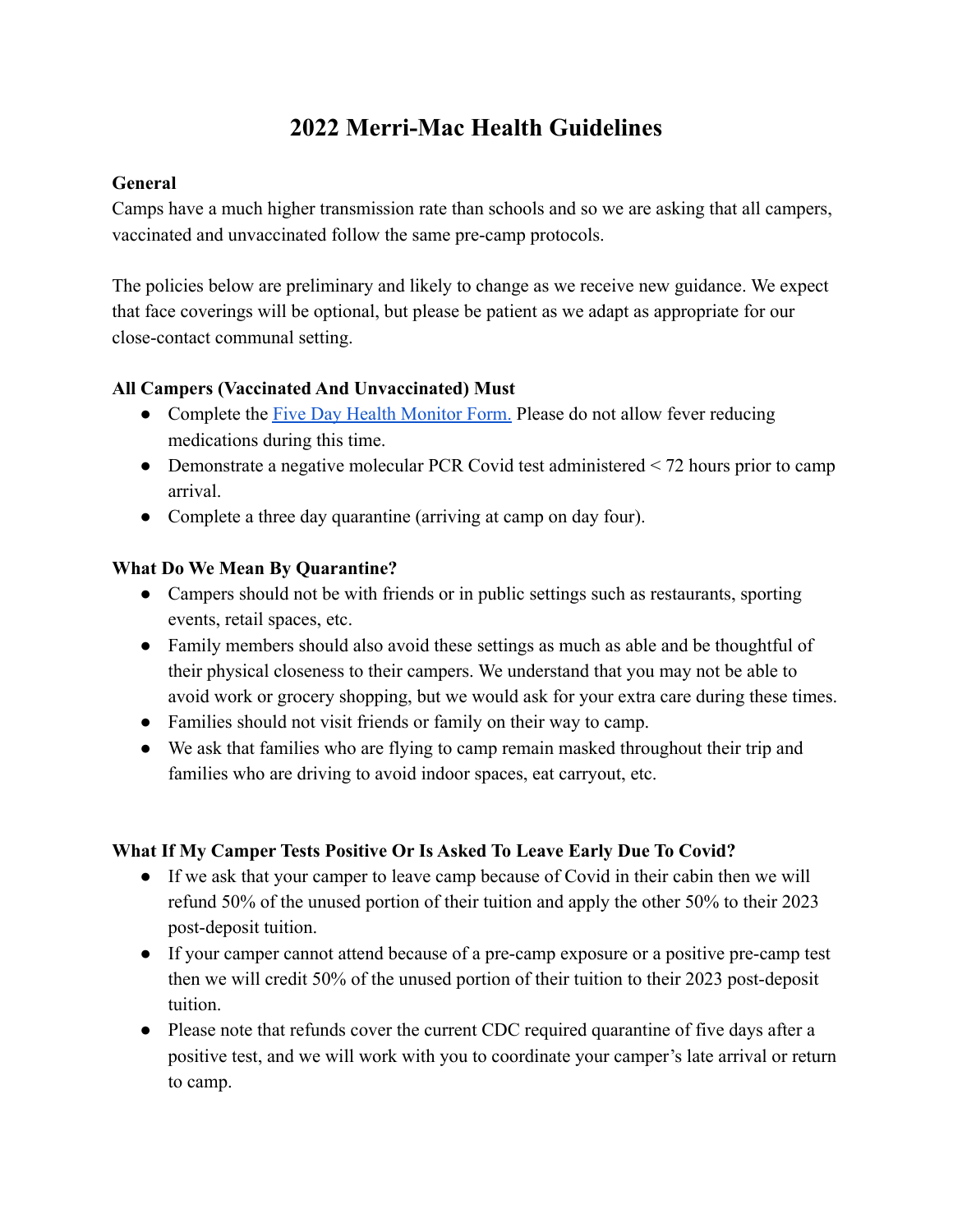

# **Opening Day**

- We will have scheduled drop off times by cabin. Families with multiple children may come at either drop off time.
- Parents will remain in cars, so you should give your hugs before you arrive at camp.
- Temps of 99.5 or higher will be turned away. Campers may return when the temp returns to normal for 24 - 48 hours without the use of temperature lowering medication such as tylenol (acetaminophen) or advil (ibuprofen). Be aware that some combination cold/flu medications contain acetaminophen or ibuprofen.
- Temps of 98.7 99.4 will be kept at camp in isolation until it goes down. If not down within an hour the camper may be sent home.
- Campers with incomplete forms will not be able to remain at camp.

# **How It Will Work**

- Cars will pull into our second gate (Macky's Green) entrance.
- We will put a name tag on your car and direct you to meet Adam and Ann at the boathouse. Adam and Ann will review your paperwork (negative tests, vaccination cards, etc).
- They will direct you to "Bear Camp" where:
	- Your camper will hop out and lean over for a quick opening day picture with you through the car window.
	- You will review any medications with the nurse don't forget to read your camper packet carefully for our medication policies.
	- We'll then walk your camper to our infirmary check in. Don't worry, we're really good at making everyone feel comfortable and welcome.
- You will then pull forward to "Masada" where we'll remove your bags.
	- We're asking that girls consolidate everything into two duffles.
	- Please also pack strategically so we can remove these easily.
- Please keep your phone near you. We'll give you a call within thirty minutes if there are any problems during check in. If you do not hear from us in that time period, then rest assured, everything's going great.

#### **Program and Groups**

We expect a more normal camp program this summer though we will likely maintain Cabin Families.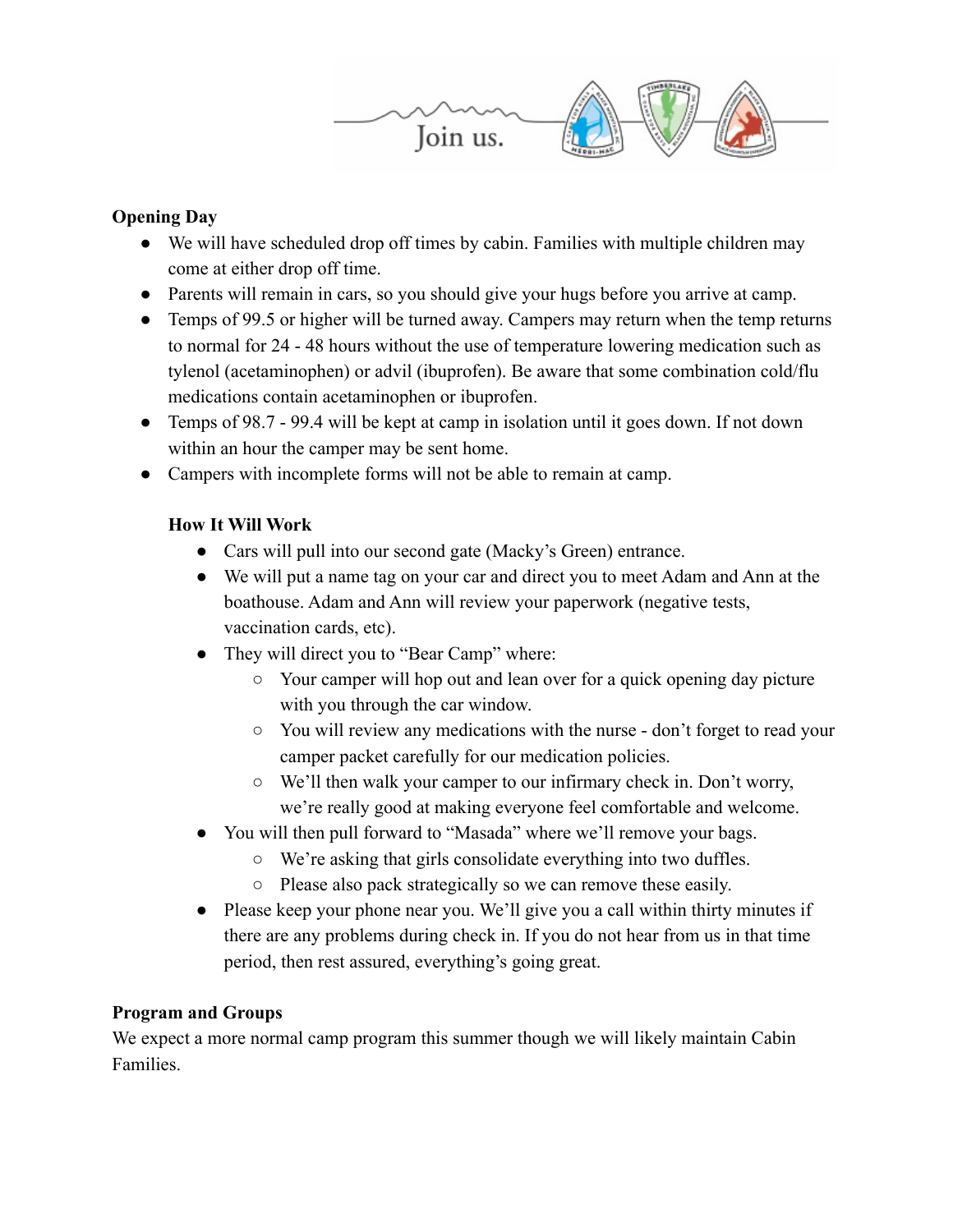

- A cabin family is a single cabin, usually with 2-3 staff and 10-18 campers. These will operate pretty much the same as they always have.
- During meals, shower times and bedtime, campers and staff will interact with their cabin family.
- Larger group activities will ordinarily be outside without face coverings provided social distancing is possible.

# **Daily Health Checks**

We will conduct daily health screenings for both campers and staff. These will be similar to those you will conduct at home before campers arrive and any campers with fevers or Covid symptoms will be taken to the infirmary.

# **Response Management of Case or Probable Case**

A camper or staff member identified as having a potential case of COVID-19 will remain in an isolation room as part of Camp's communicable disease plan.

The Wishing Well will have three areas for camper rest and treatment:

- 1. A standard room for campers that are clearly non-viral. This will include individuals exhibiting symptoms that are consistent with existing medical history (e.g. cough if recent history of a chest cold).
- 2. A room for campers exhibiting symptoms of COVID-19 that are not consistent with existing medical history but could have alternative diagnosis (e.g. strep throat).
- 3. An isolation room for campers with convincing symptoms of COVID-19 and scheduled to leave camp.

If a camper has convincing symptoms:

- We will call their parents and ask that they pick them up within twelve hours.
- Her cabin may move to alternative camp programming while we begin evaluating the others in her cabin three times a day, asking our medical staff to recommend when/if it is safe for them to return to normal camp activities.
- $\circ$  We may also choose to 1) test the campers in that cabin, 2) return them to regular activities, or 3) send those campers home.

#### **Face Covering Protocol**

We expect that our increased pre-camp procedures will allow camp to remain mask-optional. This could change depending on state guidance and change in infection rates.